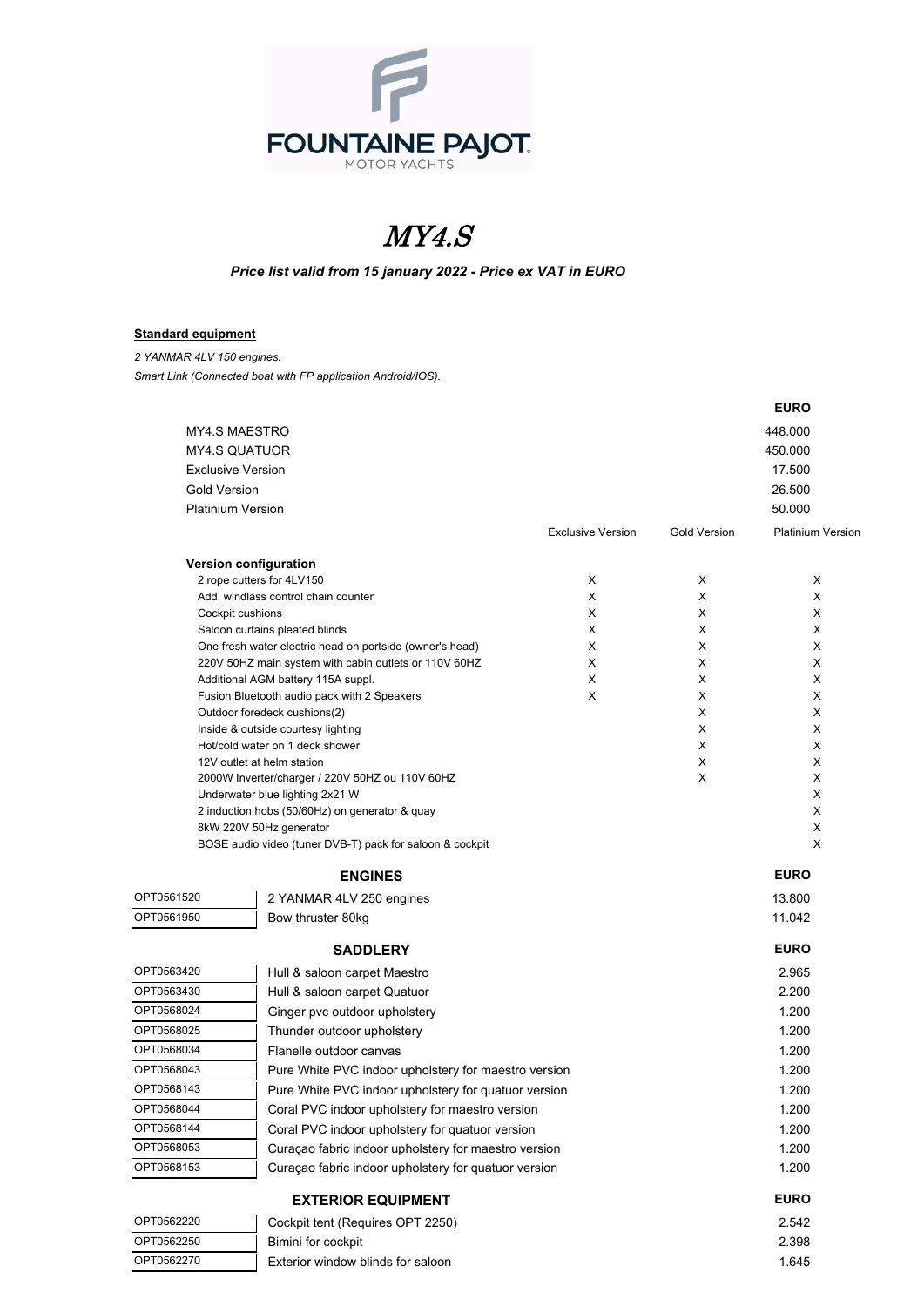| OPT0562275               | Electrical sliding blind & roof                                              | 24.721      |
|--------------------------|------------------------------------------------------------------------------|-------------|
| OPT0562281               | Sun awning on foredeck                                                       | 2.362       |
| OPT0562300               | Cockpit table                                                                | 1.997       |
| OPT0562720               | Hand rails on fore deck accesses                                             | 314         |
| OPT0562820               | Hull exterior decoration                                                     | 6.481       |
| OPT0562880               | Natural teak floor on transoms & cockpit                                     | 14.229      |
| OPT0562890               | Synthetic teak floor on transoms & cockpit                                   | 11.000      |
| OPT0563180               | 220V Kenyon electric grill in cockpit (Req. AC 220V)                         | 3.040       |
| OPT0564390               | Anchor locker & cockpit fresh water outlet                                   | 405         |
|                          |                                                                              | <b>EURO</b> |
|                          | <b>INTERIOR EQUIPMENT</b>                                                    |             |
| OPT0563390               | Combination locking safe                                                     | 329         |
| OPT0563460               | Mosquito nets for saloon & cabin portholes                                   | 500         |
| OPT0563611               | Synthetic teak floor maestro shower                                          | 438         |
| OPT0563710               | Electrical saloon coffee table convertible into dinner table                 | 5.006       |
| OPT0563810<br>OPT0563820 | Hull bed slatted bases for Quatuor version                                   | 1.266       |
|                          | Hull bed slatted bases for Maestro                                           | 950         |
|                          | <b>ELECTRONIC TV AND HIFI</b>                                                | <b>EURO</b> |
| OPT0566210               | GARMIN Pack 1: Autopilot, VHF, AIS, backward camera & Garmin 8410            | 13.000      |
| OPT0566220               | GARMIN Pack 2: Autopilot, VHF, AIS, backward camera & Garmin 8412            | 14.500      |
| OPT0566295               | Forward scan Garmin PS 51-TH (Req. PACK GARMIN)                              | 2.790       |
| OPT0566430               | Radar (Req. GARMIN Pack)                                                     | 3.030       |
| OPT0566450               | <b>GARMIN engine room cameras (Reg. PACK GARMIN)</b>                         | 1.571       |
| OPT0566460               | Smart Link: camera and sensors                                               | 2.200       |
| OPT0566510               | <b>GARMIN</b> autopilot remote                                               | 332         |
| OPT0566920               | BOSE audio video (tuner DVB-T) pack for saloon & cockpit (Incl. Plt) (Req. ( | 5.320       |
| OPT0566930               | Maestro cabin hifi video pack (tuner DVB-T)(TV system PAL & SECAM)           | 2.160       |
| OPT0566940               | Guest cabin hifi video pack (tuner DVB-T)(TV system PAL & SECAM)             | 2.160       |
| OPT0566990               | WIFI amplifier                                                               | 1.538       |
|                          |                                                                              |             |
|                          | <b>HOUSEHOLD APPLIANCES AND COMFORT</b>                                      | <b>EURO</b> |
| OPT0563000               | 12V 130L Fridge (Inc.OPT 3010)                                               | 1.851       |
| OPT0563010               | 12V 90L - 5°C cold Storage (= 23° F) (Inc.OPT 3000)                          | 2.016       |
| OPT0563100               | 2 induction hobs (50/60Hz) on generator & quay (Incl. Plt)                   | 1.709       |
| OPT0563160               | 220V Microwave oven (Inc. OPT 3170)                                          | 536         |
| OPT0563170               | Gas oven (Inc.3160 & 3131)                                                   | 1.031       |
| OPT0563220               | 3KG 220V 50Hz washing machine for Maestro                                    | 2.000       |
| OPT0564162               | One guest fresh water electric head                                          | 1.200       |
| OPT0565350               | 12V fan $(max. 5)$                                                           | 146         |
| OPT0565820               | Air conditioning 220V 50/60HZ 28K BTU Quatuor                                | 13.595      |
| OPT0565825               | Air conditioning 220V 50/60HZ 28K BTU Maestro                                | 13.764      |
| OPT0565920               | Complete heating system (hulls and salon)                                    | 11.224      |
|                          | <b>ELECTRICITY AND LIGHTING</b>                                              | <b>EURO</b> |
| OPT0563330               | Underwater lighting 2x21 W (Incl. Plt)                                       | 2.671       |
| OPT0564330               | Additional electric freshwater pump                                          | 922         |
| OPT0565320               | Interior 12V outlet                                                          | 127         |
| OPT0565410               | Fog horn                                                                     | 272         |
| OPT0565480               | Solar panels 3X90/100W on sport top                                          | 2.972       |
| OPT0565620               | 8kW 220V 50Hz generator (Incl. Plt)                                          | 16.605      |
| OPT0565710               | Watermaker 12V 60L/h at low consumption                                      | 10.313      |
| OPT0565822               | 220V 50Hz air conditionning shore connection (Req. OPT 5820/25)              | 1.163       |
| OPT0565990               | Galvanic isolator                                                            | 561         |
|                          |                                                                              |             |
|                          | <b>NAVIGATION</b>                                                            | <b>EURO</b> |
| OPT0561495               | Grounding keels                                                              | 6.265       |
| OPT0562390               | Stainless steel davit max.160kg for fixed platform ((Req. OPT 2452 / 2454)   | 2.225       |
| OPT0562402               | Aft hydraulic platform (250kg max) & natural teak                            | 27.959      |
| OPT0562404               | Aft hydraulic platform (250kg max) & synthetic teak                          | 26.590      |
| OPT0562452               | Aft fixed platform & natural teak                                            | 8.000       |
| OPT0562454               | Aft fixed platform & synthetic teak                                          | 8.000       |
| OPT0562600               | Antifouling, primary epoxy                                                   | 2.700       |
| OPT0567970               | 2.40m dinghy & 6HP outboard engine                                           | 4.530       |